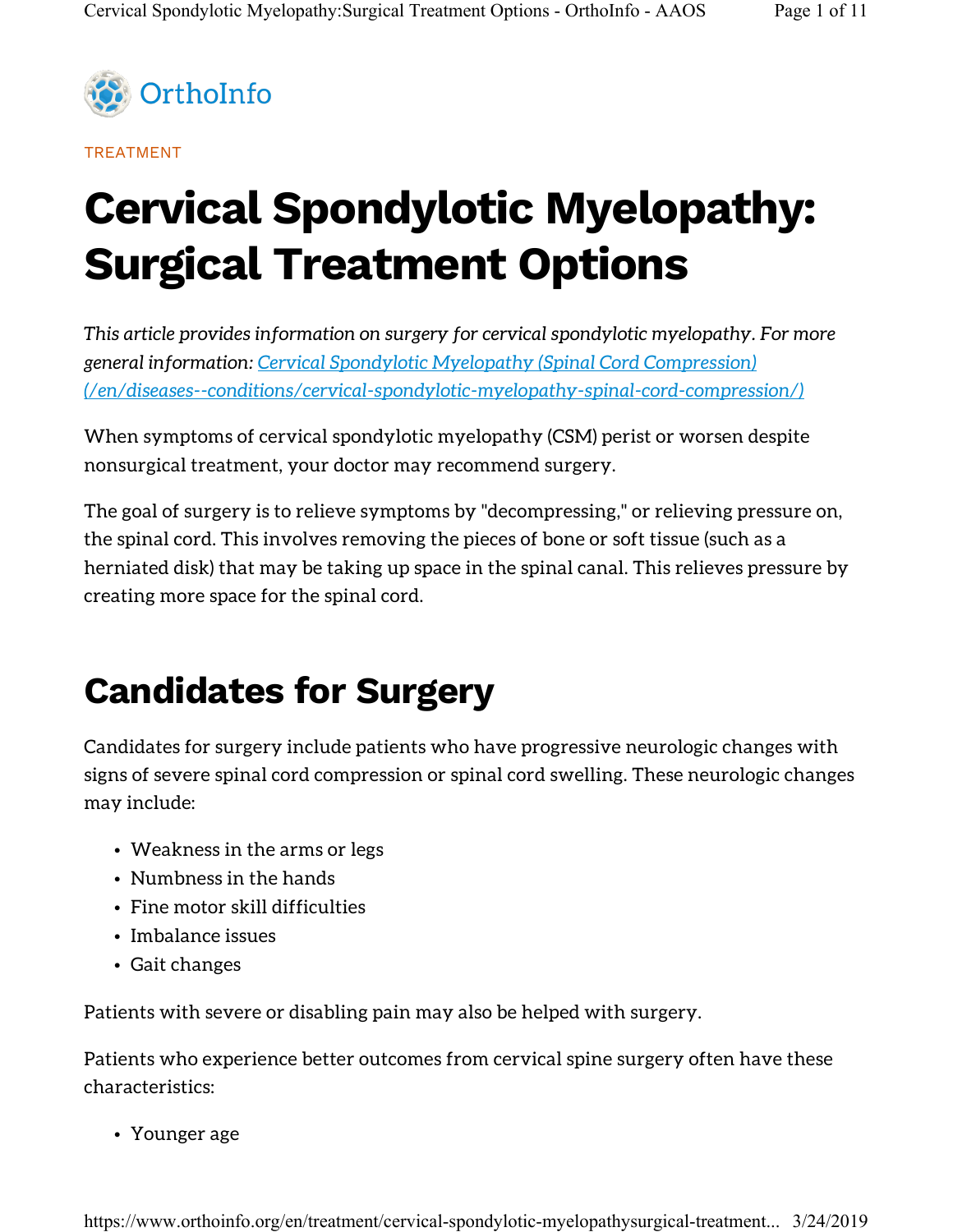- Shorter duration of symptoms
- Single, rather than multiple, areas of spinal cord involvement
- A larger area available for the spinal cord



This MRI image shows herniated disks pressing on the spinal cord (red arrows), a common cause of CSM.

Reproduced from Boyce R, Wang J: Evaluation of neck pain, radiculopathy and myelopathy: imaging, conservative treatment, and surgical indications. Instructional Course Lectures 52. Rosemont, IL, American Academy of Orthopaedic Surgeons, 2003, pp.489-495.

## Surgical Procedures

The four surgical procedures commonly performed to treat CSM are:

- Anterior Cervical Diskectomy and Fusion
- Anterior Cervical Corpectomy and Fusion
- Laminectomy
- Laminoplasty

The procedure your doctor recommends will depend on a number of factors, including your overall health and the type and location of your problem.

Depending on the procedure, surgery for CSM is performed either from the front of the neck (anterior) or the back (posterior). In some cases, both anterior and posterior approaches may be necessary to address spinal cord compression and instability. Each approach has advantages and disadvantages, as shown in the table below. Your doctor will talk with you about which approach is best in your case and about the risks and benefits of surgery.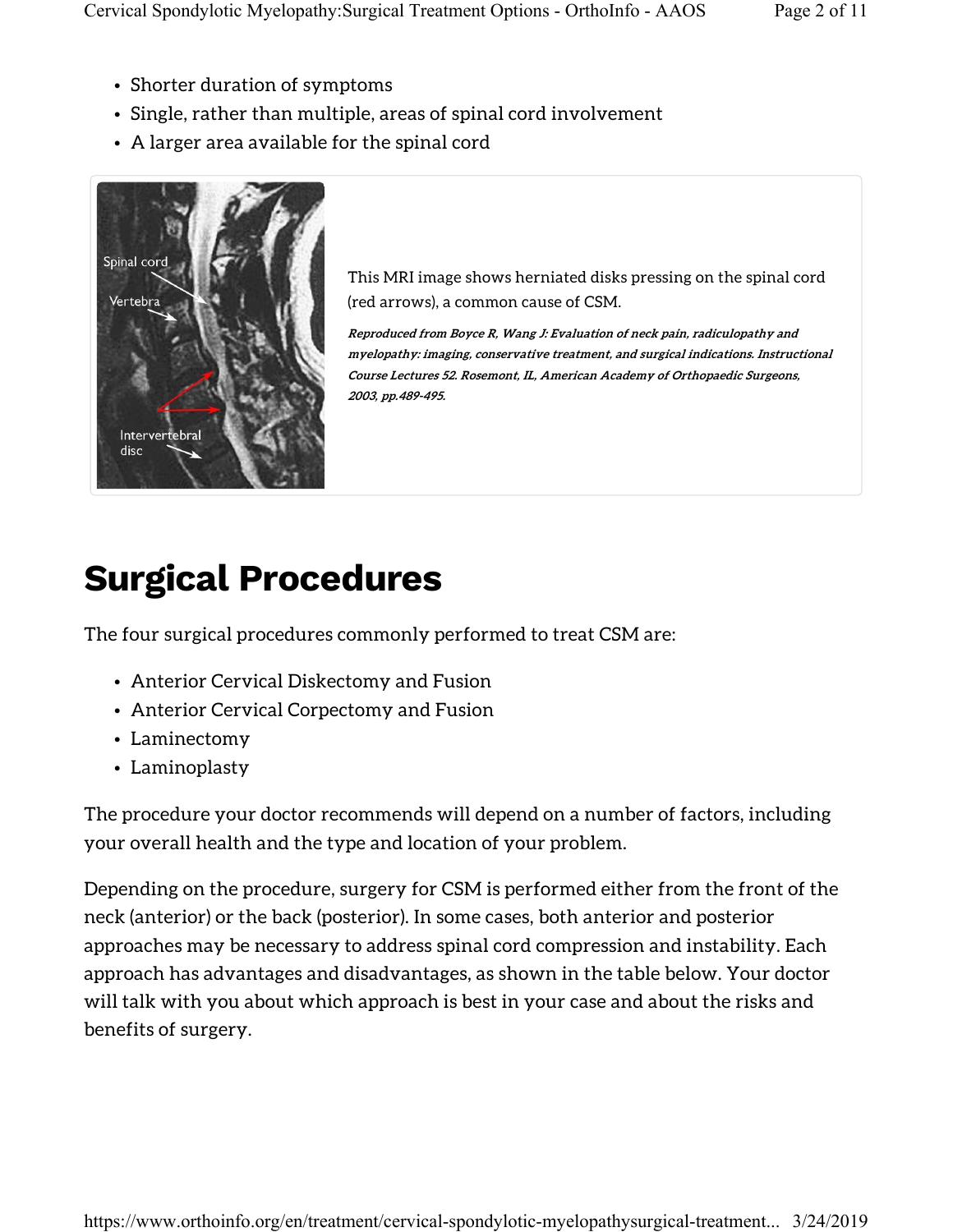#### Spinal Fusion

Whether an anterior or posterior approach is used, procedures for CSM often include spinal fusion to help stabilize the spine. Spinal fusion is essentially a "welding" process. The basic idea is to fuse together the vertebrae so that they heal into a single, solid bone.

Fusion eliminates motion between the degenerated vertebrae and takes away some spinal flexibility. The theory is that if the painful spine segments do not move, they should not hurt. The degree of limitation that you experience will depend upon how many spine segments or "levels" of your spine were fused.

All spinal fusions use some type of bone material, called a bone graft, to help promote the fusion. The small pieces of bone are placed where disk or bone has been removed. Sometimes larger, solid pieces are used to provide immediate structural support to the vertebrae.

In some cases, the doctor may implant a spacer or synthetic "cage" between the two adjoining vertebrae. This cage usually contains bone graft material to allow a spinal fusion to occur between the two vertebrae.

After the bone graft is placed or the cage is inserted, your doctor will use metal screws, plates, and rods to increase the rate of fusion and further stabilize the spine.

Bone graft sources. Bone graft material is used to fill in the space left after a disk is removed. It is also placed along the sides of the vertebrae to assist the fusion. A bone graft is primarily used to stimulate bone healing. It increases bone production and helps the vertebrae heal together into a solid bone.

The bone graft will come from either your own bone (autograft) or from a donor (allograft). If an autograft is used, the bone is usually taken from your hip area. Harvesting a bone graft requires an additional incision during your surgery. It lengthens surgical time and may cause increased pain after the operation. Your doctor will talk to you about the advantages and disadvantages of using an autograft versus an allograft.

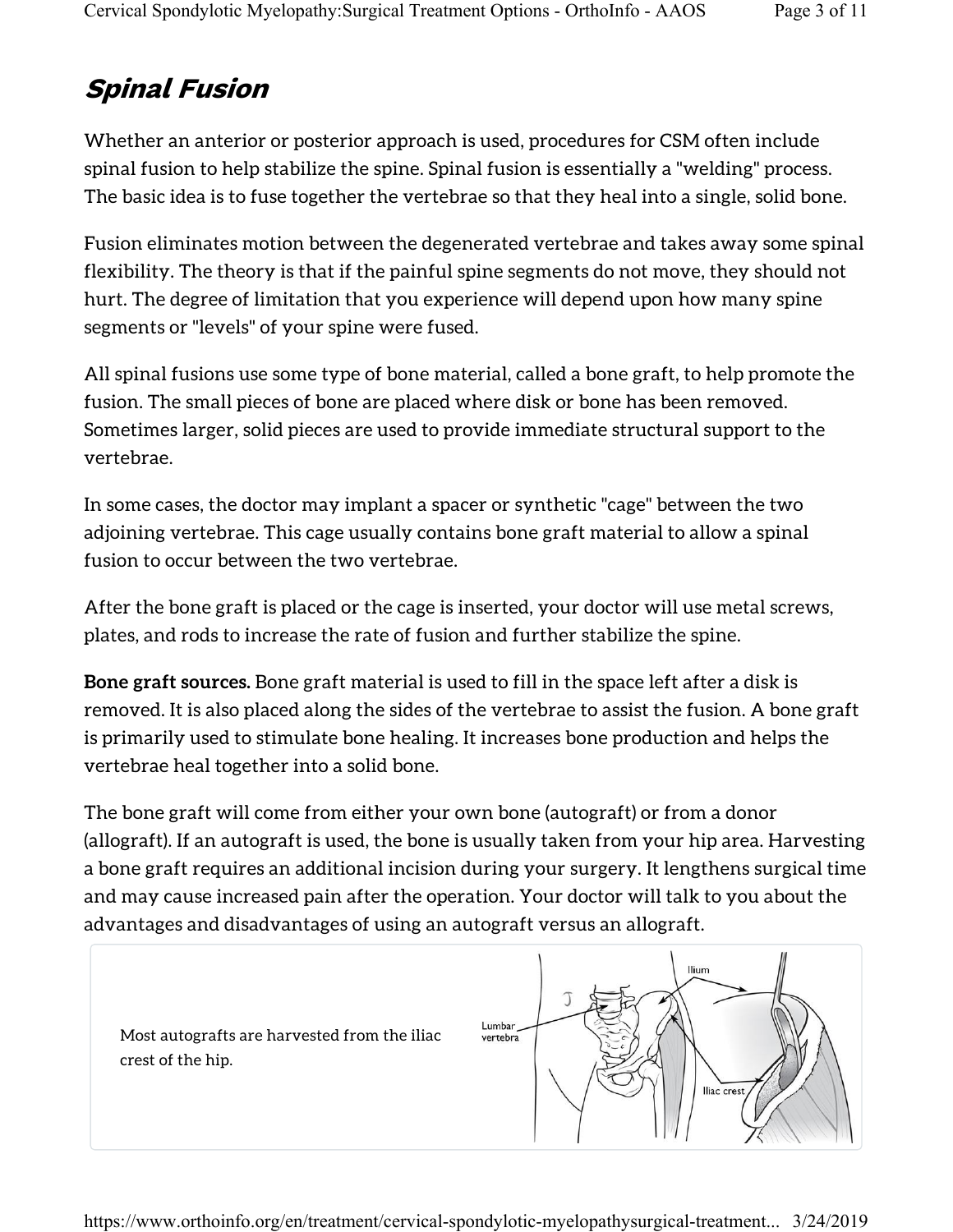### Anterior Approach

An "anterior" approach means that the doctor will approach your neck from the front. He or she will operate through a 1- to 2-inch incision along the neck crease. The exact location and length of your incision may vary depending on your specific condition.

Anterior cervical diskectomy and fusion. During this procedure, your doctor will remove the problematic disk and any additional bone spurs, if necessary, and then stabilize the spine through spinal fusion. Typically, a plate with screws is added to the front of the spine for added stability.



An anterior cervical diskectomy and fusion from the side (left) and front (right). Plates and screws are used to provide stability and increase the rate of fusion.

Anterior cervical corpectomy and fusion. This procedure is similar to diskectomy, except that, rather than a disk, a vertebra (bone) is removed. As in diskectomy, the spine is then stabilized through spinal fusion.

In some cases, both disk and bone may be pressing on the spinal cord. In this situation, your doctor may perform a combination of diskectomy and corpectomy.

### Posterior Approach

A "posterior" approach means that the doctor will approach your neck from the back. He or she will make an incision along the midline of the back of the neck. Posterior approaches for decompression include laminectomy and laminoplasty. These procedures are often also accompanied by spinal fusion.

Laminectomy. In this procedure, the doctor removes the bony arch that forms the backside of the spinal canal (lamina), along with any bone spurs and ligaments that are compressing the spinal cord. Laminectomy relieves pressure on the spinal cord by providing extra space for it to drift backward.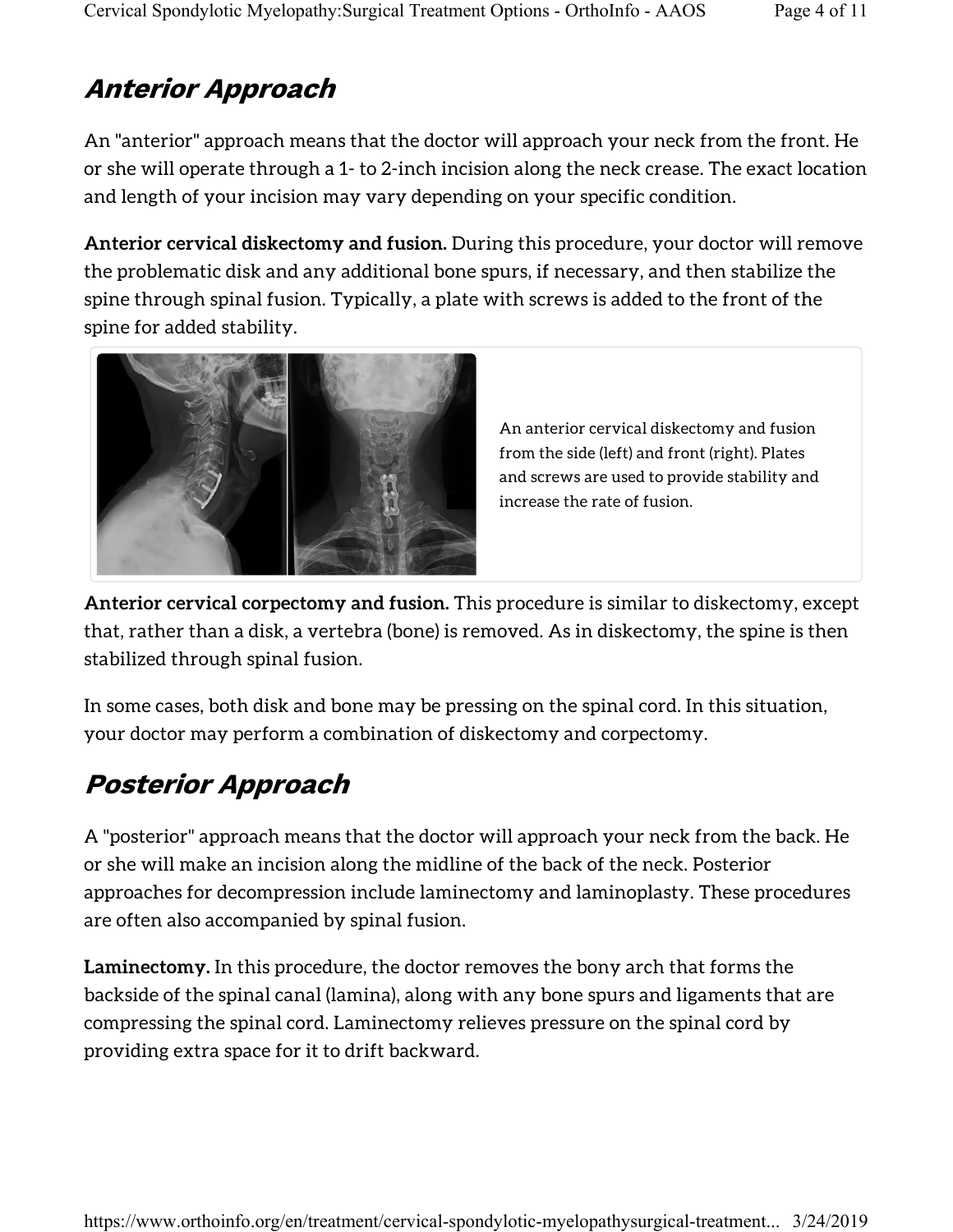While laminectomy ensures complete decompression of the spinal cord, the procedure makes the bones less stable. For this reason, patients who undergo laminectomy frequently require spinal fusion with a bone graft and possibly screws and rods.

(Left) To access the spine in laminectomy, muscles are pulled back to expose the bone. (Right) After the laminectomy, bone graft material and screws are placed along the sides of the vertebrae to help with healing.



Posterior laminectomy is often recommended for people who have very small spinal canals, enlarged or swollen soft tissues at the back of the spine, or problems in more than four spine segments (levels). In a patient with a kyphotic (bent forward) spine, the spinal cord will not float or shift backward—so the doctor will often use a combined posterior and anterior approach to ensure the best outcome.



A posterior laminectomy and fusion from the front (left) and side (right).

Laminoplasty. In this alternative to laminectomy, instead of removing the bone, the lamina is thinned out on one side and then cut on the other side to create a "hinge"--much like a door. Using the hinge to open this bony area expands the space available for the spinal cord. It also allows the doctor to address adjacent spine segments, or levels, that may be mildly compressed.

Laminoplasty preserves from 30 to 50 percent of motion at the involved levels of the spine. This is a greater percentage than either laminectomy or anterior surgery. Since neck pain is often related to motion—and some motion still remains after the procedure—laminoplasty is not usually used to treat patients with neck pain.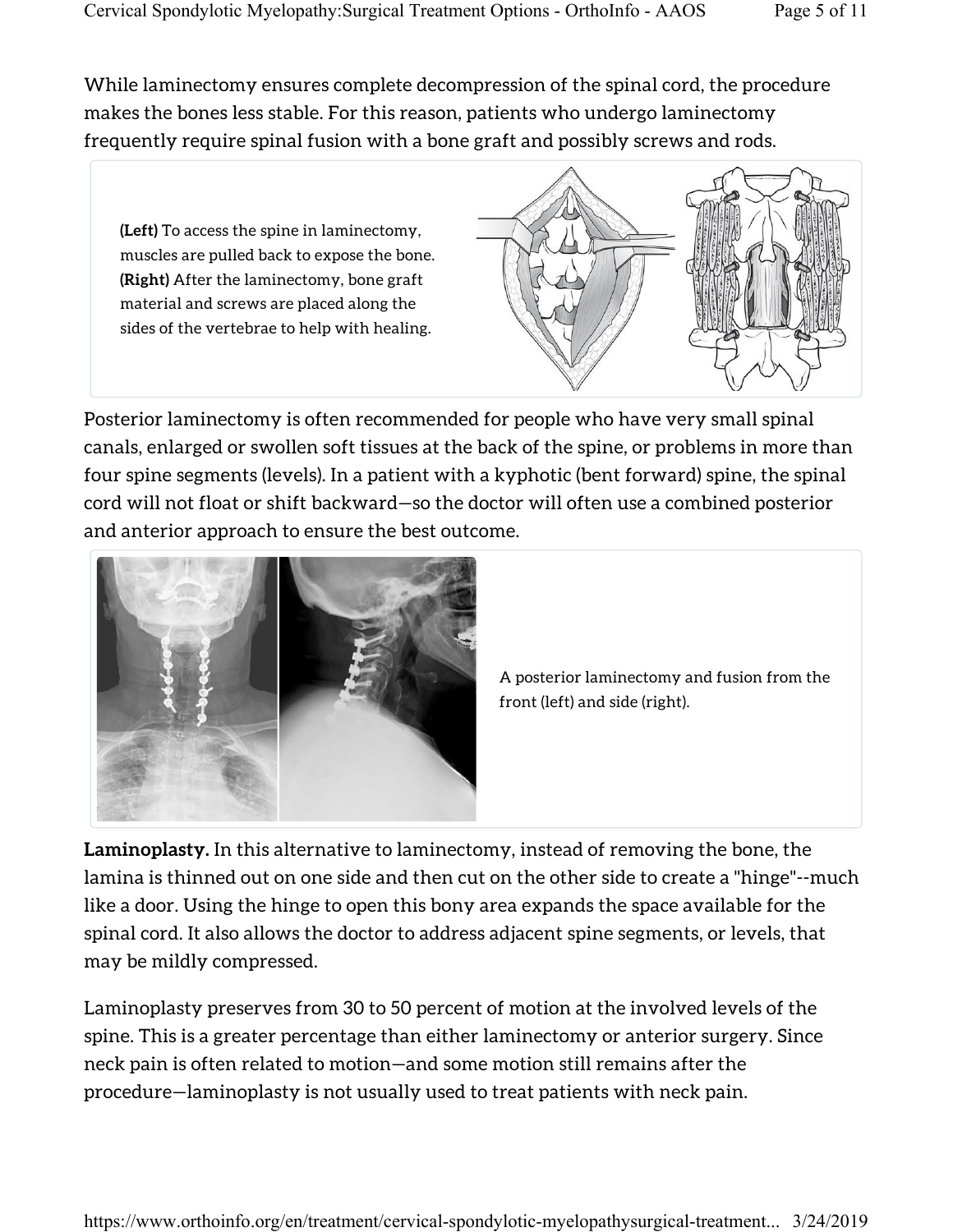While laminoplasty increases the space available, the procedure does not ensure that the spinal canal will be completely open for the spinal cord. Another disadvantage is that, in some cases, the lamina that is hinged can inadvertently close.



(Left) This MRI shows both anterior and posterior spinal cord compression (arrows). (Right) An MRI of the same patient after laminoplasty shows increased space in the spinal canal.

Reproduced from Cornett CA, Braly BA, Kang J, Donaldson, WF: Laminectomy and fusion and laminoplasty: indications and techniques. Orthopaedic Knowledge Online Journal 2012; 10(1). Accessed July 2015.

#### Combined Approach

Some patients will require combined anterior and posterior approaches to ensure the best outcome. This includes patients who have:

- Fixed or severe kyphosis (abnormal cervical spine curvature)
- Severe osteoporosis that has weakened the bone
- Multiple levels of involvement requiring supplemental stabilization

| Anterior<br>Approach         | • Good relief of neck pain<br>• Spine is stabilized with<br>fusion<br>• Restores alignment of the<br>spine<br>• Direct removal of problem<br>structures | • Anterior approach complications<br>• Bone graft complications<br>• Loss of motion<br>• Swallowing difficulty or<br>hoarseness |
|------------------------------|---------------------------------------------------------------------------------------------------------------------------------------------------------|---------------------------------------------------------------------------------------------------------------------------------|
| <b>Posterior</b><br>Approach | <b>Advantages</b><br>• Less motion loss<br>(laminoplasty)                                                                                               | <b>Disadvantages</b><br>• Wound complications<br>• Indirect decompression                                                       |
|                              | • May address more spine<br>levels                                                                                                                      | • Cannot be used for kyphotic<br>spines                                                                                         |

Advantages Disadvantages

#### https://www.orthoinfo.org/en/treatment/cervical-spondylotic-myelopathysurgical-treatment... 3/24/2019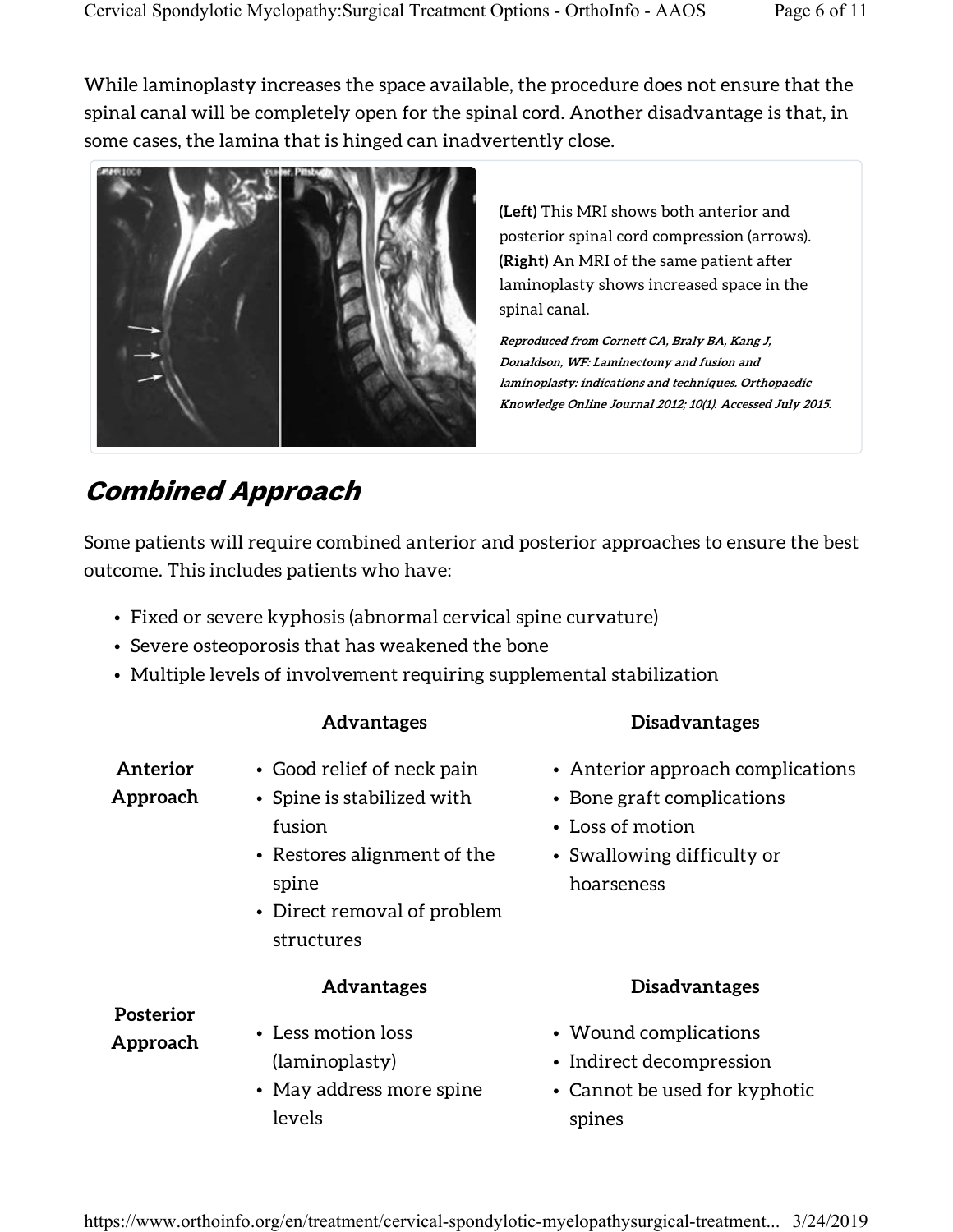- Avoids bone graft complications
- Late instability or deformity (laminoplasty)
- Inconsistent relief of neck pain (laminoplasty)

## Complications

As with any surgery, there are risks associated with cervical spine surgery. Possible complications can be related to the approach used, the bone graft, healing, or long-term changes. In general, elderly patients have higher rates of complications from surgery. So do patients who are overweight, smokers, and patients with diabetes or multiple medical problems.

Before your surgery, your doctor will discuss each of the risks with you and will take specific measures to help avoid potential complications.

#### General Risks

The potential risks and complications for any cervical spine surgery include:

- Infection
- Bleeding
- Nerve injury
- Spinal cord injury
- Reaction to anesthesia
- The need for additional surgery in the future
- Failure to relieve symptoms
- Tear of the sac covering the nerves (dural tear)
- Life-threatening medical problems, such as heart attack, lung complications, or stroke

### Anterior Cervical Spine Surgery Risks

The potential risks and complications of anterior cervical spine surgery include:

- Soreness or difficulty with swallowing
- Voice changes
- Difficulty breathing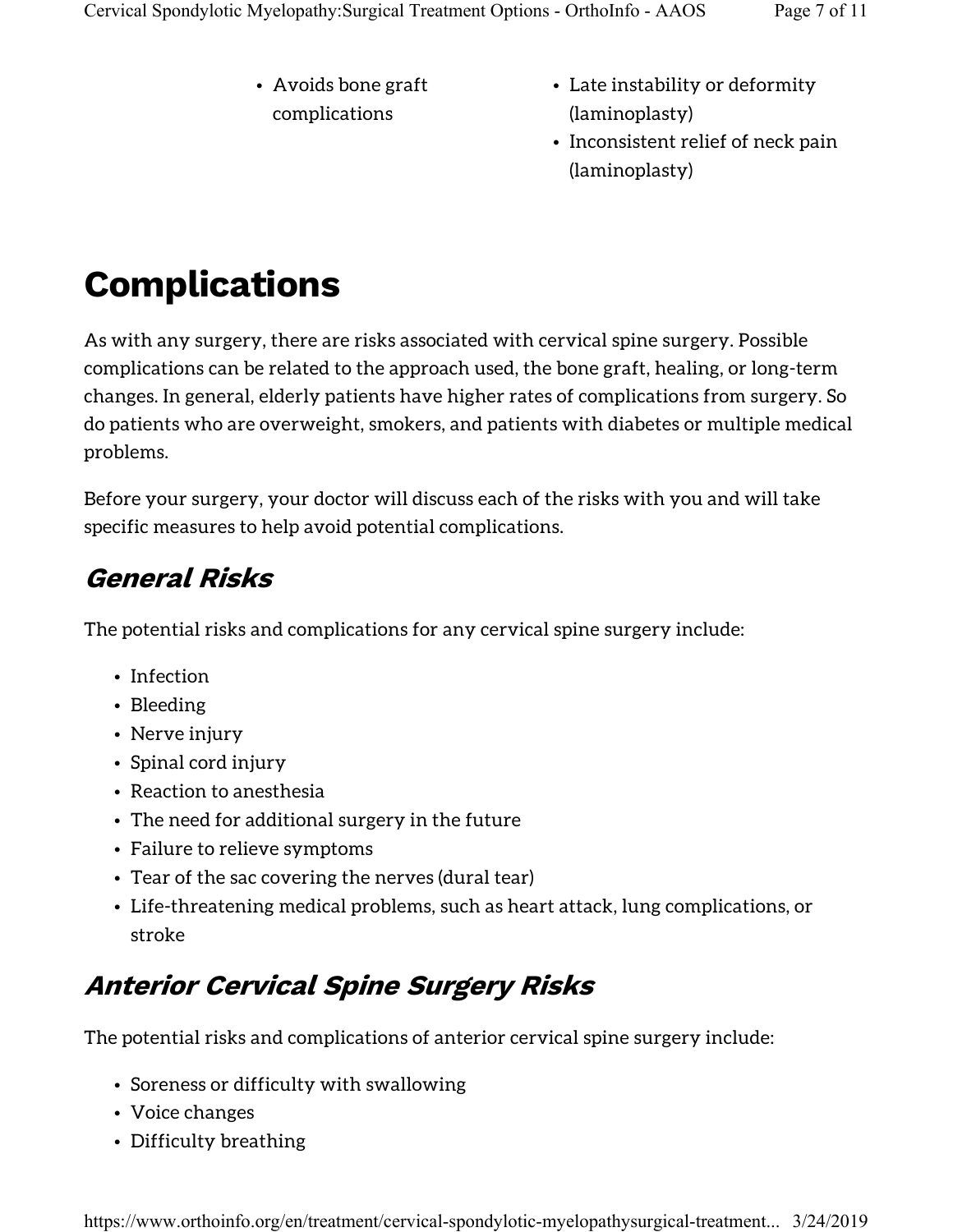- Injury to the esophagus
- Degeneration of disk levels above or below the surgery level

Additional risks and complications of anterior cervical diskectomy and spinal fusion include:

- Misplaced, broken, or loosened plates and screws
- Complications relating to the bone graft, including hip pain (if an autograft is used), dislodgement, fracture, or severe settling
- Nonunion of the spinal fusion

### Posterior Cervical Spine Surgery Risks

The potential risks and complications of posterior cervical spine surgery include:

- Degeneration of disk levels above or below surgery level
- Injury to the vertebral artery
- Stretch on the nerves from the spinal cord drifting backwards
- Wound breakdown

## **Recovery**

After surgery, you will typically stay in the hospital for 1 or 2 days. This will vary, however, depending on the type of surgery you have had and how many disk levels were involved. Most patients are able to walk and eat on the first day after surgery.

Depending on the procedure you have had, a drain may be placed in your spine to collect any fluid or blood that may remain after surgery.

It is normal to have difficulty swallowing solid foods for a few weeks or have some hoarseness following anterior cervical spine surgery. For this reason, your doctor may prescribe antacids or recommend that your diet include softer foods--such as soup or milkshakes-in the early postoperative period.

You may need to wear a soft or a rigid collar at first. How long you should wear it will depend on the type of surgery you have had.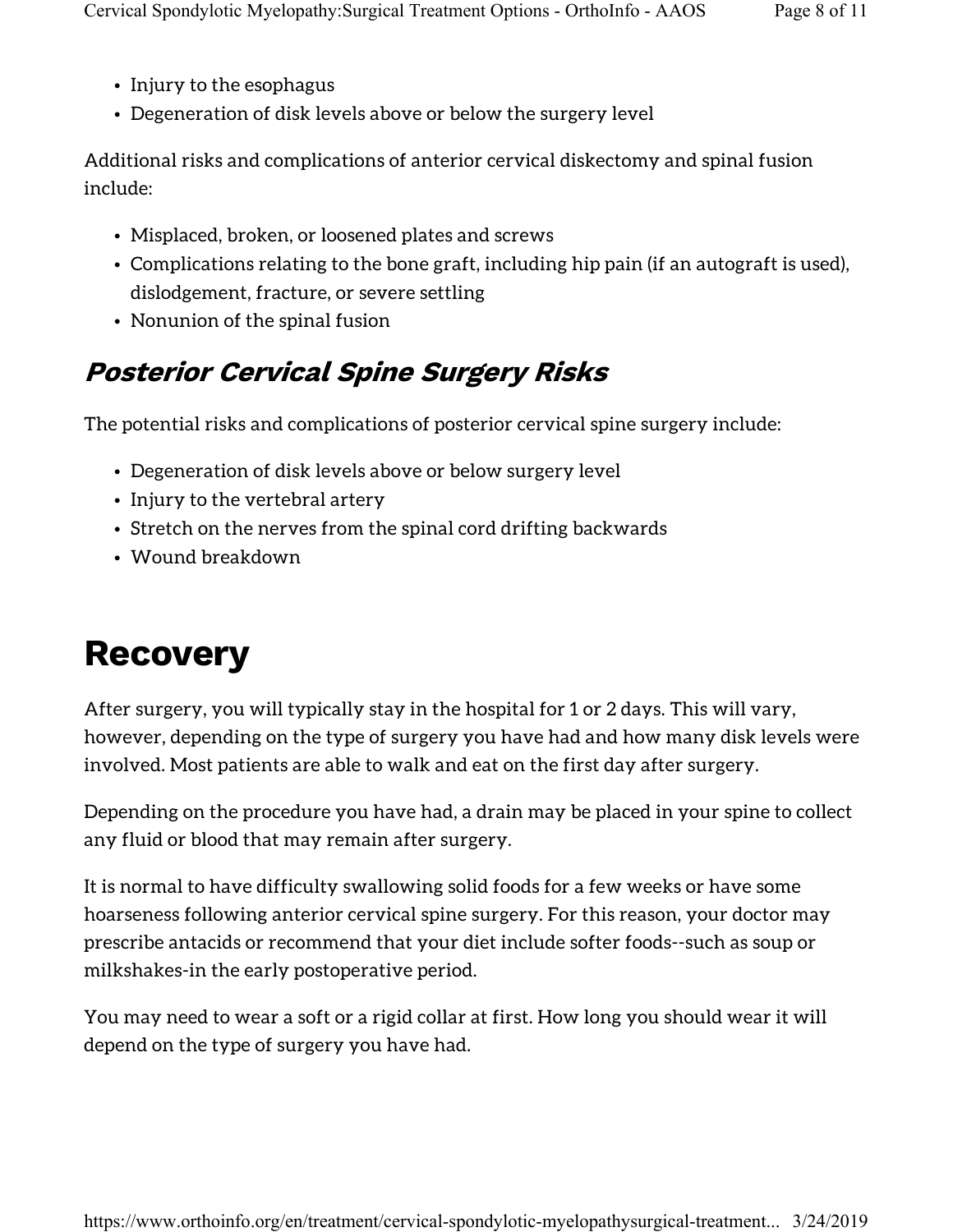#### Discharge Instructions

When you are discharged, your doctor will give you specific instructions to follow at home. These instructions will vary depending on the type of procedure you have had. Discharge instructions after surgery may include:

- Time spent walking or sitting in a chair is unlimited.
- Contact your doctor if you see signs of infection. Signs of infection include:
	- Persistent fever (higher than 101.5 degrees)
	- Shaking chills
	- Increased redness, tenderness, or swelling of your wound
	- Drainage from your wound
	- Increasing pain with both activity and rest
- Your staples or sutures can be removed at the follow-up office visit around two weeks after surgery.
- Do not take anti-inflammatory medication for six weeks following surgery.
- Do not lift anything greater than 10-15 lbs.
- Do not drive a car until cleared by your doctor.

After spinal fusion, it may take from 6 to 12 months for the bone to become solid. For this reason, your doctor may give you additional restrictions to follow. For example, right after your operation, your doctor may recommend only light activity, like walking. As you regain your strength, you will be able to slowly increase your activity level.

#### New Symptoms

Depending on the extent of your surgery and the number of spine levels fused, you may notice some neck stiffness or loss of motion after your procedure. Also, as nerves begin to awaken following surgery, you may experience different nerve symptoms or feelings than you had before. This is normal and will often continue to improve for 1 to 2 years after surgery.

If your nerve symptoms and pain get progressively worse, or if you have any problems with infection or wound healing, contact your doctor.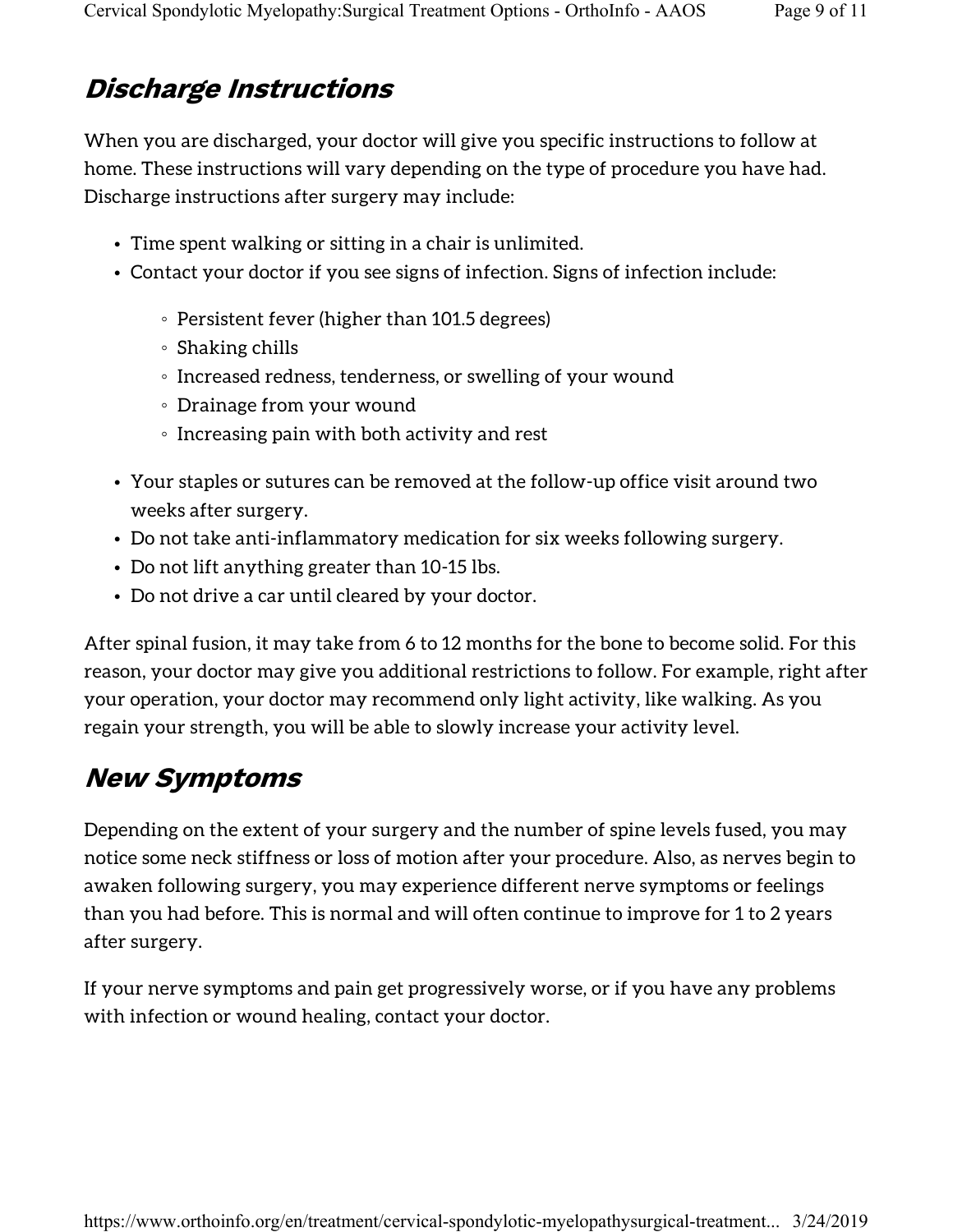#### Physical Therapy

Usually by 4 to 6 weeks, you can gradually begin to do range-of-motion and strengthening exercises. Your doctor may prescribe physical therapy during the recovery period to help you regain full function.

#### Return to Work

Most people are able to return to a desk job within a few days to a few weeks after surgery. They may be able to return to full activities by 3 to 4 months, depending on the procedure. For some people, healing may take longer.

### **Outcomes**

Regardless of the approach used, the desired outcome of surgery is to stabilize the spine and prevent neurologic problems from worsening. A secondary goal is to potentially improve neck pain—as well as the motor, sensory, and other neurological symptoms that may be present. The goal of surgery is not necessarily to restore normal function.

Outcomes will vary from patient to patient. Typically, with respect to pre-surgical symptoms, one-third of patients improve, one-third stay the same, and one-third continue to worsen over time. In most cases, the symptoms a patient is experiencing before surgery will be similar to those that he or she will have following surgical intervention. Your doctor will discuss this with you and provide information on the likelihood of improvement in your specific situation.

#### Last Reviewed

August 2015

#### Contributed and/or Updated by

Joel W. Jenné, MD Kenneth S. Bode, MD

#### Peer-Reviewed by

Stuart J. Fischer, MD Louis G. Jenis, MD